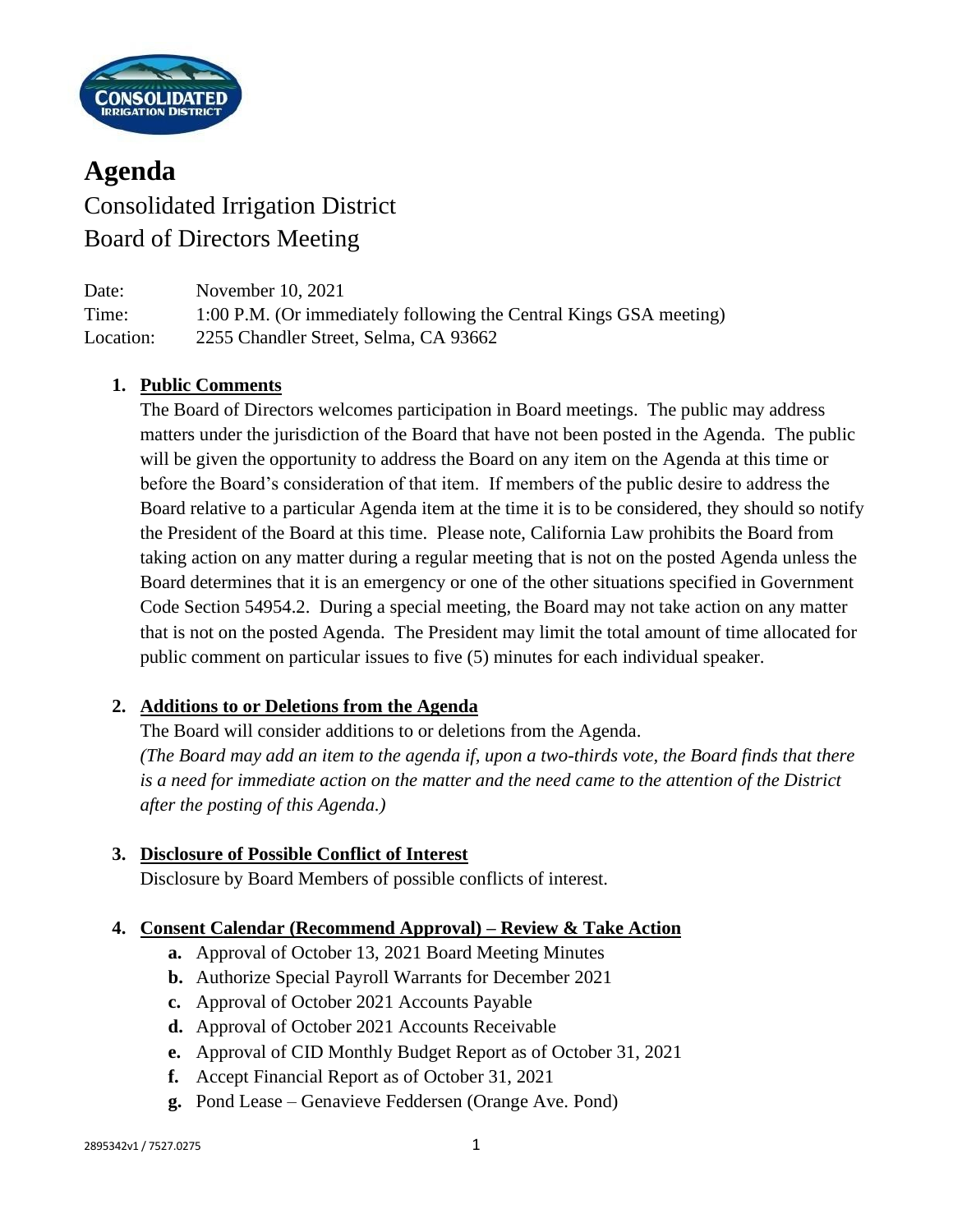# **5. Correspondence: Items for Board Action**

**a. Fresno County Farm Bureau 2022 Membership Renewal - \$175.00**

Review and discuss possible action the Fresno County Farm Bureau 2022 Membership Renewal dues for the amount of \$175.00.

## **b. Review miscellaneous correspondence for possible action**

# **6. Manager's Report, Presentation of Items for Board Action and Public Hearings**

# **a. Water Report**

Review and discuss for possible action: the current water report.

# **b. SGMA Update**

Receive update on implementation of the Sustainable Groundwater Management Act and provide directions to staff.

# **c. Report of Land Acquisition Effort**

Receive update and discuss for possible action regarding land acquisition.

# **d. Projects Update**

Receive update and discuss for possible action: the status of current projects.

## **7. Assign District Representative for Union Negotiations**

Review for possible action assigning the General Manager as District Representative for Union negotiations.

# **8. Redistricting Services with FLO Analytics**

Review for possible action authorizing the General Manager to enter into contract with FLO Analytics for redistricting services.

## **9. Public Hearing/Board Action regarding 2022 Annual Budget**

Board will hold a public hearing regarding the 2022 budget and consider any comments made at the hearing. Board will discuss and take action to adopt the District's 2022 Annual Budget.

# **10. Board Reports**

Receive reports from individual Board members.

**11. Closed Session Pursuant to Government Code Section 54957 – Personnel Matters** Manager annual review and assistant manager position.

# **12. Closed Session Pursuant to Government Code Section 54956.9(d)(1) – Conference with Legal Counsel**

Closed session conference with legal counsel pursuant to Government Code Section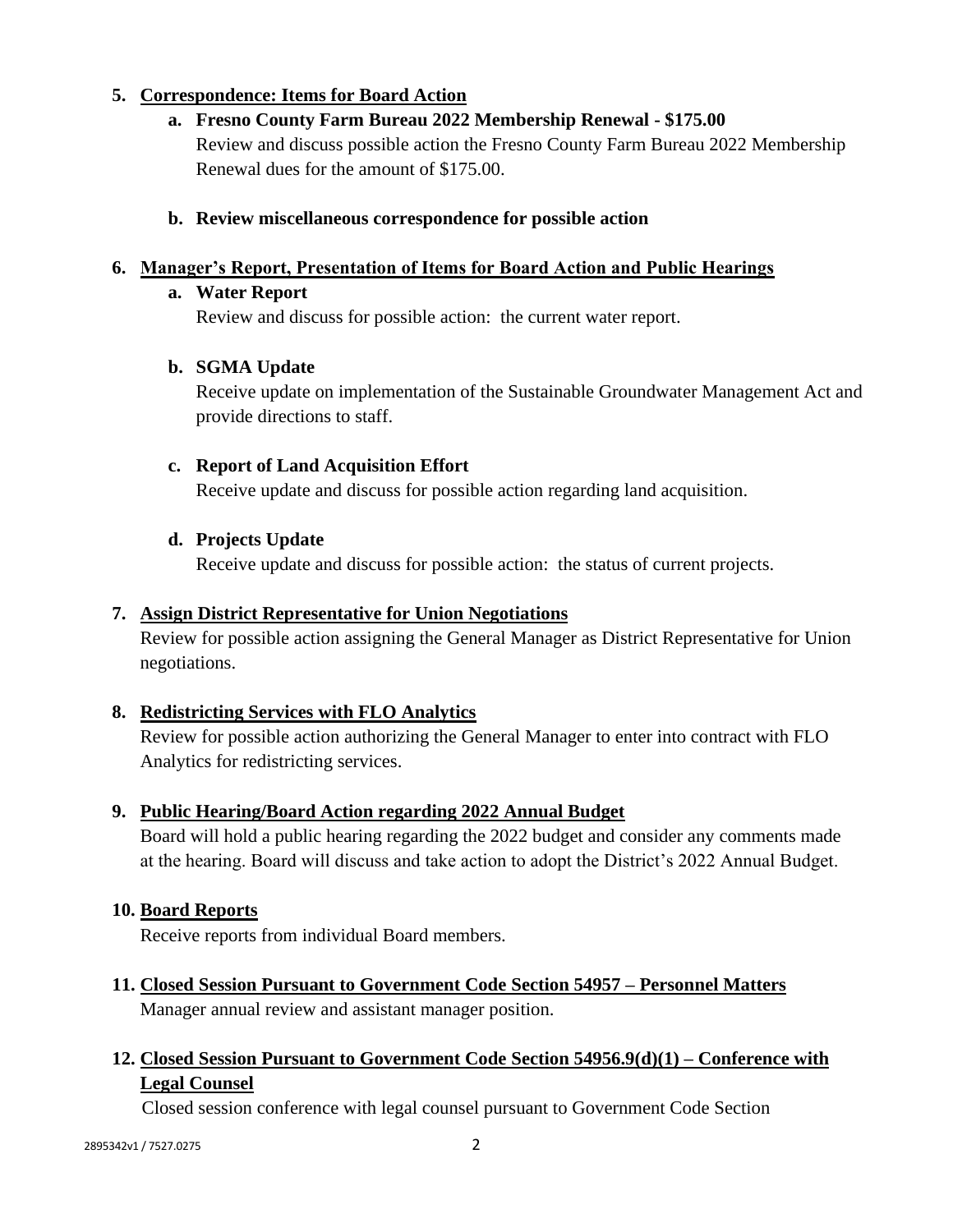54956.9(d)(1) related to existing litigation:

- *James Irrigation District v. KRWA, et al.* (Fresno County Case number 19CECG00769).
- *State Water Resources Control Board, Division of Water Rights, KRWA Petition for Change Re License No. 11521.*
- *State Water Resources Control Board, Petitions to Revoke or Revise the Declaration of Fully Appropriated Stream Systems with respect to the Kings River System.*
- *State Water Resources Control Board, Semitropic Improvement District of Semitropic Water Storage District v. kings River Water Association et. al; Complaint in Support of Petition to Revise and/or Revoke Declaration of Fully Appropriated Stream System for the Kings River.*

# **13. Closed Session Pursuant to Government Code Section 54956.9(d)(2) – Conference with Legal Counsel**

Conference with legal counsel related to significant exposure to and/or anticipated litigation pursuant to paragraph (2) of subdivision (d) of Government Code Section 54956.9: (1 case)

## **14. Closed Session Pursuant to Government Code Section 54956.8 – Conference with Real Property Negotiator**

Closed session pursuant to Government Code Section 54956.8 related to real property negotiations.

Property APN: 338-140-01 Property APN: 338-140-09s Agency Negotiator: Phil Desatoff Negotiating Parties: CID Negotiating Terms and Price

## **15. End of Closed Session – Report from Closed Session**

Disclosure of reportable action, if any, from Closed Session

## **16. Next Scheduled Meetings**

Approve next regular Board Meeting on Wednesday, December 8, 2021 at 1:00 P.M., or immediately following the CKGSA meeting.

## **17. Adjournment**

**Note:**

**The Public will be given the opportunity to address the Board on any item on the Agenda before or during its consideration of that matter, as appropriate.**